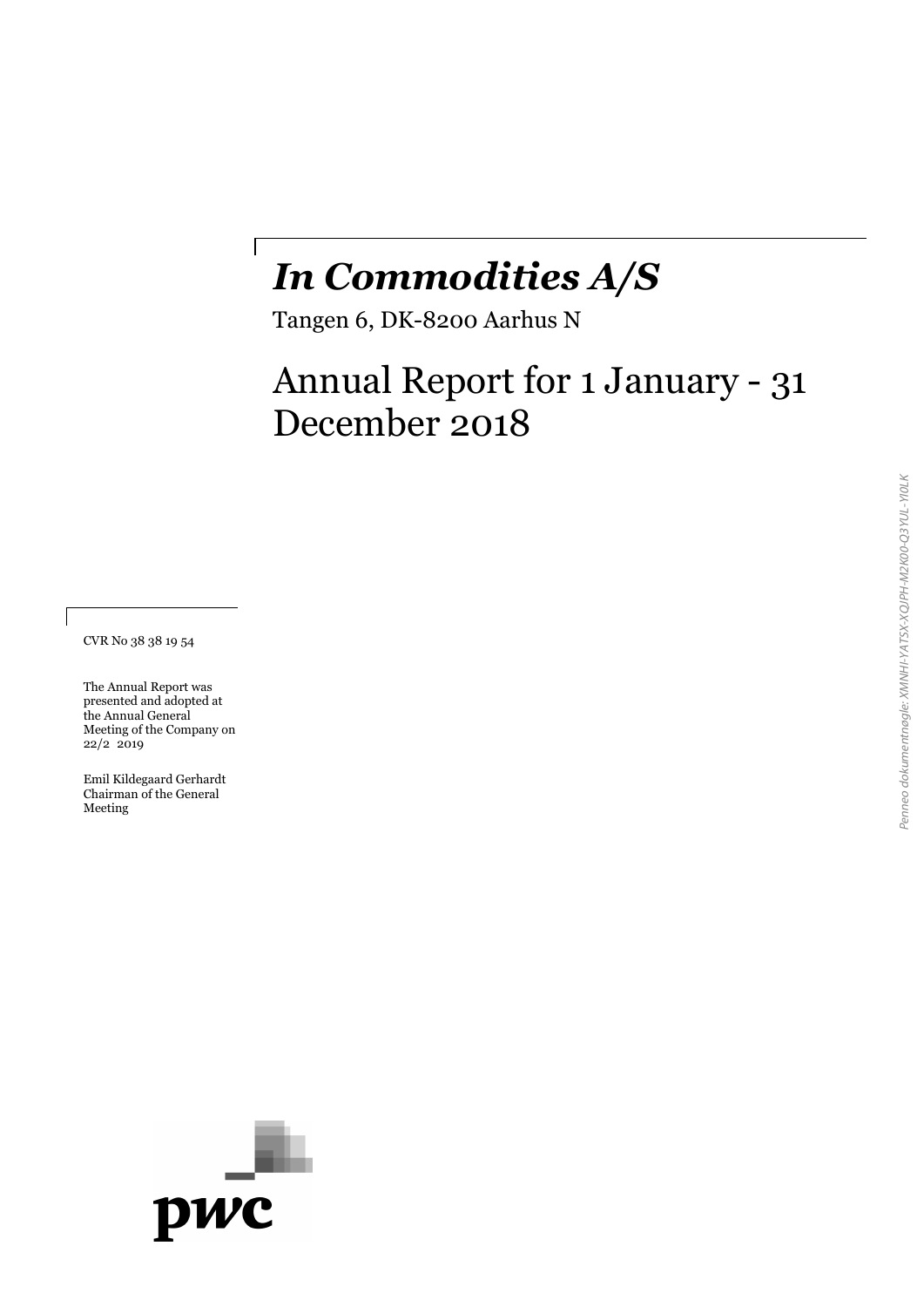## **Contents**

| <b>Management's Statement and Auditor's Report</b> |                |
|----------------------------------------------------|----------------|
| Management's Statement                             | $\mathbf{1}$   |
| <b>Independent Auditor's Report</b>                | $\overline{2}$ |
| <b>Company Information</b>                         |                |
| Company Information                                | 5              |
| Management's Review                                | 6              |
| <b>Financial Statements</b>                        |                |
| Income Statement 1 January - 31 December           | $\overline{7}$ |
| Balance Sheet 31 December                          | 8              |
| Notes to the Financial Statements                  | 10             |
|                                                    |                |

Page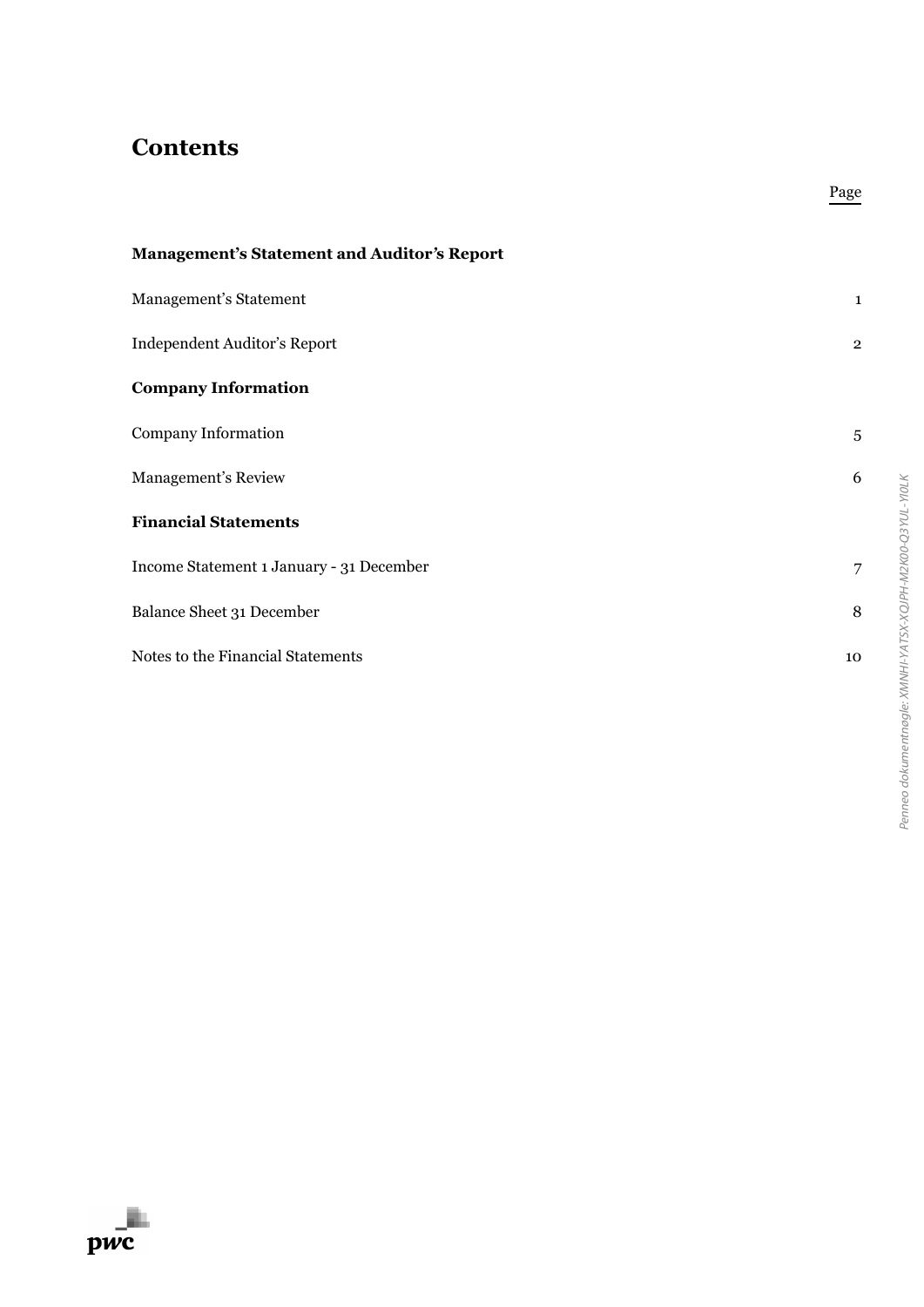## **Management's Statement**

The Executive Board and Board of Directors have today considered and adopted the Annual Report of In Commodities A/S for the financial year 1 January - 31 December 2018.

The Annual Report is prepared in accordance with the Danish Financial Statements Act.

In our opinion the Financial Statements give a true and fair view of the financial position at 31 December 2018 of the Company and of the results of the Company operations for 2018.

In our opinion, Management's Review includes a true and fair account of the matters addressed in the Review.

We recommend that the Annual Report be adopted at the Annual General Meeting.

| Aarhus, 22 February 2019   |                          |                |
|----------------------------|--------------------------|----------------|
| <b>Executive Board</b>     |                          |                |
| Jesper Severin Johanson    | Christian Bach           | Jeppe Højgaard |
| <b>Board of Directors</b>  |                          |                |
| <b>Bo</b> Wase<br>Chairman | Emil Kildegaard Gerhardt | Christian Bach |
| Jack Randbo Hjeronymus     | Jesper Severin Johanson  |                |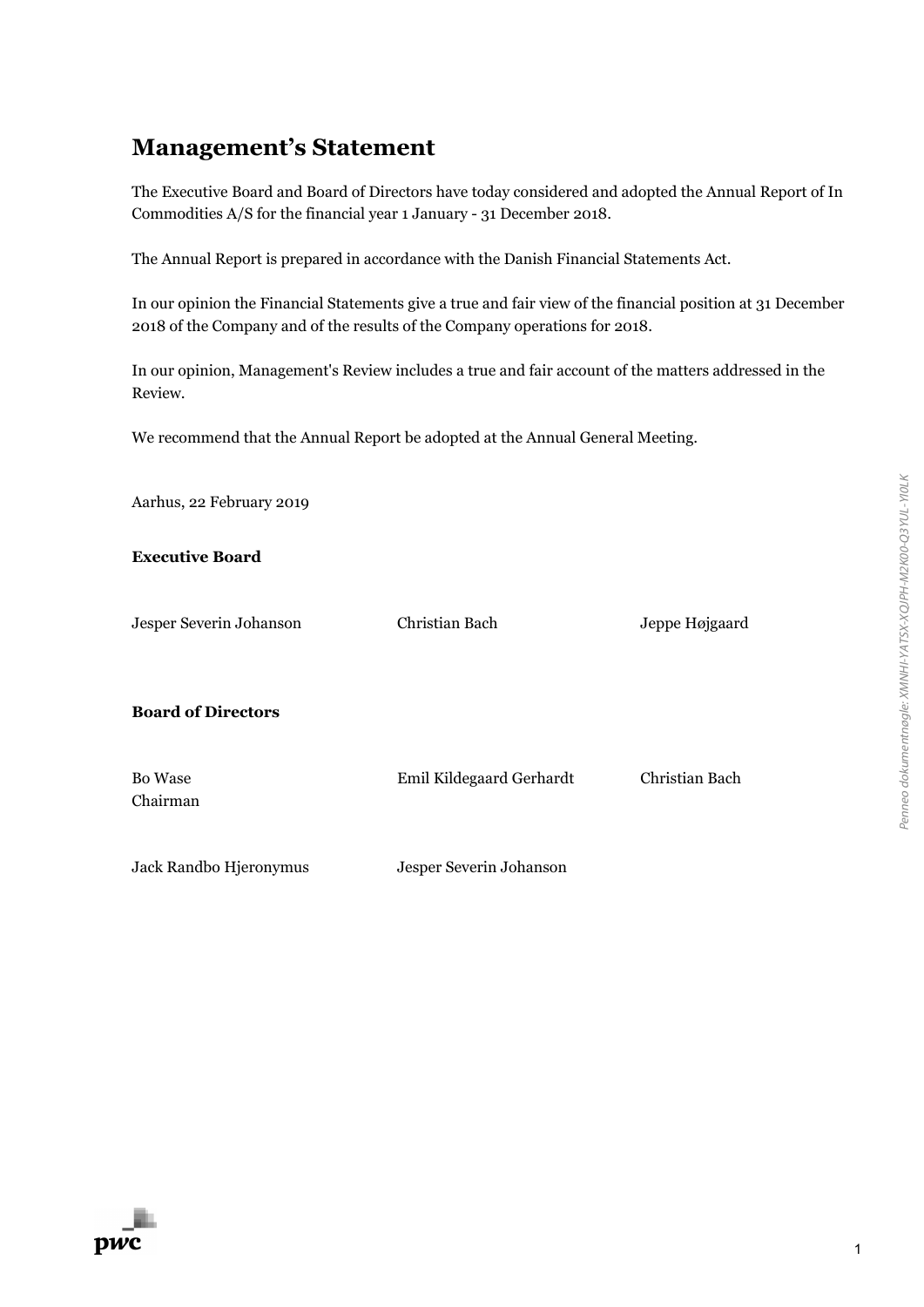## **Independent Auditor's Report**

To the Shareholder of In Commodities A/S

#### **Opinion**

In our opinion, the Financial Statements give a true and fair view of the financial position of the Company at 31 December 2018 and of the results of the Company's operations for the financial year 1 January - 31 December 2018 in accordance with the Danish Financial Statements Act.

We have audited the Financial Statements of In Commodities A/S for the financial year 1 January - 31 December 2018, which comprise income statement, balance sheet and notes, including a summary of significant accounting policies ("the Financial Statements").

#### **Basis for opinion**

We conducted our audit in accordance with International Standards on Auditing (ISAs) and the additional requirements applicable in Denmark. Our responsibilities under those standards and requirements are further described in the "Auditor's responsibilities for the audit of the Financial Statements" section of our report. We are independent of the Company in accordance with the International Ethics Standards Board for Accountants' Code of Ethics for Professional Accountants (IESBA Code) and the additional requirements applicable in Denmark, and we have fulfilled our other ethical responsibilities in accordance with these requirements. We believe that the audit evidence we have obtained is sufficient and appropriate to provide a basis for our opinion.

#### **Statement on Management's Review**

Management is responsible for Management's Review.

Our opinion on the Financial Statements does not cover Management's Review, and we do not express any form of assurance conclusion thereon.

In connection with our audit of the Financial Statements, our responsibility is to read Management's Review and, in doing so, consider whether Management's Review is materially inconsistent with the Financial Statements or our knowledge obtained during the audit, or otherwise appears to be materially misstated.

Moreover, it is our responsibility to consider whether Management's Review provides the information required under the Danish Financials Statements Act.

Based on the work we have performed, in our view, Management's Review is in accordance with the Financial Statements and has been prepared in accordance with the requirements of the Danish Financial Statements Act. We did not identify any material misstatement in Management's Review.

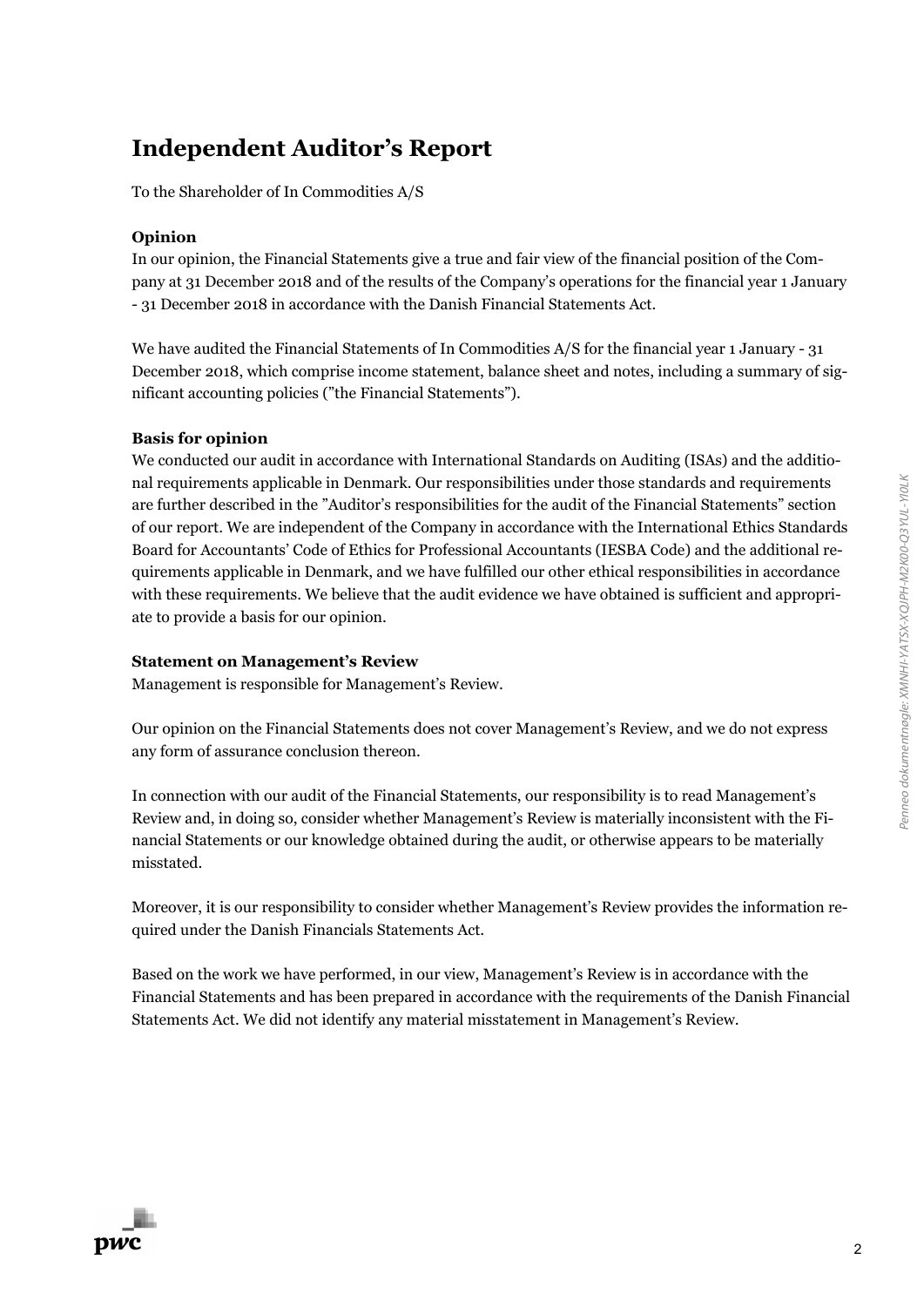# **Independent Auditor's Report**

#### **Management's responsibilities for the Financial Statements**

Management is responsible for the preparation of financial statements that give a true and fair view in accordance with the Danish Financial Statements Act, and for such internal control as Management determines is necessary to enable the preparation of financial statements that are free from material misstatement, whether due to fraud or error.

In preparing the Financial Statements, Management is responsible for assessing the Company's ability to continue as a going concern, disclosing, as applicable, matters related to going concern and using the going concern basis of accounting in preparing the Financial Statements unless Management either intends to liquidate the Company or to cease operations, or has no realistic alternative but to do so.

#### **Auditor's responsibilities for the audit of the Financial Statements**

Our objectives are to obtain reasonable assurance about whether the Financial Statements as a whole are free from material misstatement, whether due to fraud or error, and to issue an auditor's report that includes our opinion. Reasonable assurance is a high level of assurance, but is not a guarantee that an audit conducted in accordance with ISAs and the additional requirements applicable in Denmark will always detect a material misstatement when it exists. Misstatements can arise from fraud or error and are considered material if, individually or in the aggregate, they could reasonably be expected to influence the economic decisions of users taken on the basis of these Financial Statements.

As part of an audit conducted in accordance with ISAs and the additional requirements applicable in Denmark, we exercise professional judgement and maintain professional scepticism throughout the audit. We also:

- Identify and assess the risks of material misstatement of the Financial Statements, whether due to fraud or error, design and perform audit procedures responsive to those risks, and obtain audit evidence that is sufficient and appropriate to provide a basis for our opinion. The risk of not detecting a material misstatement resulting from fraud is higher than for one resulting from error as fraud may involve collusion, forgery, intentional omissions, misrepresentations, or the override of internal control.
- Obtain an understanding of internal control relevant to the audit in order to design audit procedures that are appropriate in the circumstances, but not for the purpose of expressing an opinion on the effectiveness of the Company's internal control.
- Evaluate the appropriateness of accounting policies used and the reasonableness of accounting estimates and related disclosures made by Management.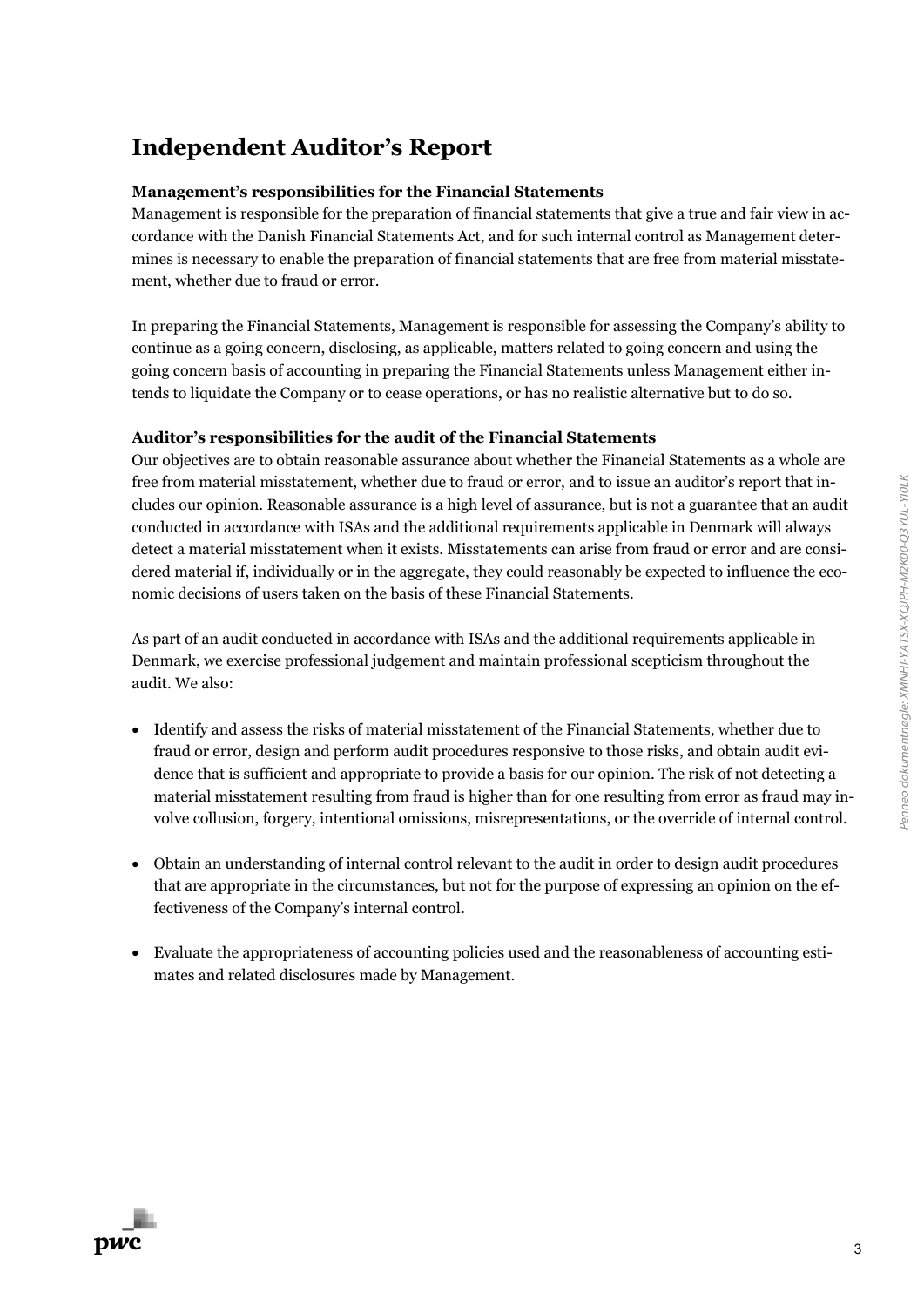# **Independent Auditor's Report**

- Conclude on the appropriateness of Management's use of the going concern basis of accounting in preparing the Financial Statements and, based on the audit evidence obtained, whether a material uncertainty exists related to events or conditions that may cast significant doubt on the Company's ability to continue as a going concern. If we conclude that a material uncertainty exists, we are required to draw attention in our auditor's report to the related disclosures in the Financial Statements or, if such disclosures are inadequate, to modify our opinion. Our conclusions are based on the audit evidence obtained up to the date of our auditor's report. However, future events or conditions may cause the Company to cease to continue as a going concern.
- Evaluate the overall presentation, structure and contents of the Financial Statements, including the disclosures, and whether the Financial Statements represent the underlying transactions and events in a manner that gives a true and fair view.

We communicate with those charged with governance regarding, among other matters, the planned scope and timing of the audit and significant audit findings, including any significant deficiencies in internal control that we identify during our audit.

Aarhus, 22 February 2019 **PricewaterhouseCoopers** Statsautoriseret Revisionspartnerselskab *CVR No 33 77 12 31*

Mads Meldgaard State Authorised Public Accountant mne24826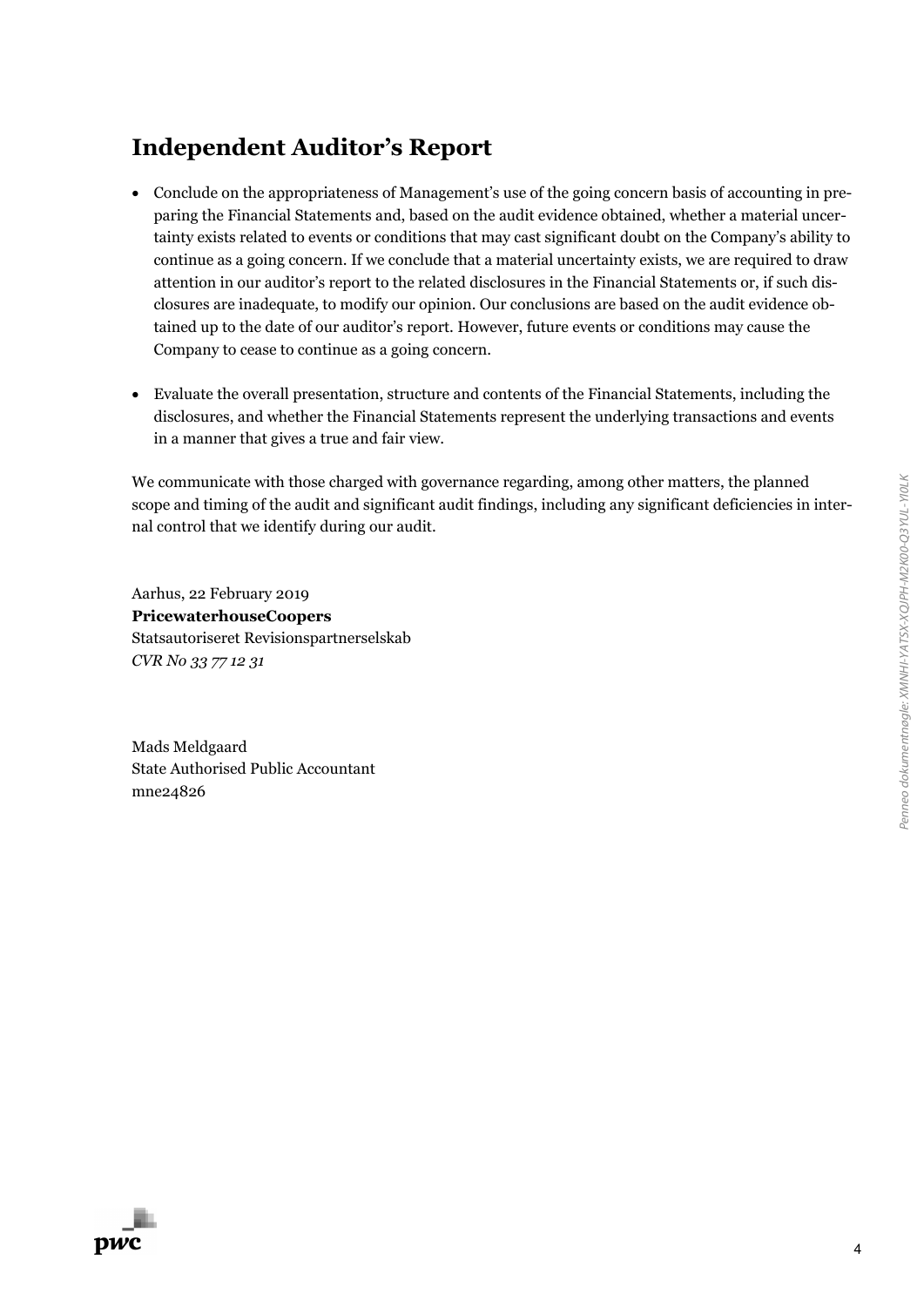# **Company Information**

| <b>The Company</b>        | In Commodities A/S<br>Tangen 6<br>DK-8200 Aarhus N                                                                                                                             |
|---------------------------|--------------------------------------------------------------------------------------------------------------------------------------------------------------------------------|
|                           | CVR No: 38 38 19 54<br>Financial period: 1 January - 31 December<br>Incorporated: 1 February 2017<br>Financial year: 2nd financial year<br>Municipality of reg. office: Aarhus |
| <b>Board of Directors</b> | Bo Wase, Chairman<br>Emil Kildegaard Gerhardt<br>Christian Bach<br>Jack Randbo Hjeronymus<br>Jesper Severin Johanson                                                           |
| <b>Executive Board</b>    | Jesper Severin Johanson<br>Christian Bach<br>Jeppe Højgaard                                                                                                                    |
| <b>Auditors</b>           | PricewaterhouseCoopers<br>Statsautoriseret Revisionspartnerselskab<br>Nobelparken<br>Jens Chr. Skous Vej 1<br>DK-8000 Aarhus C                                                 |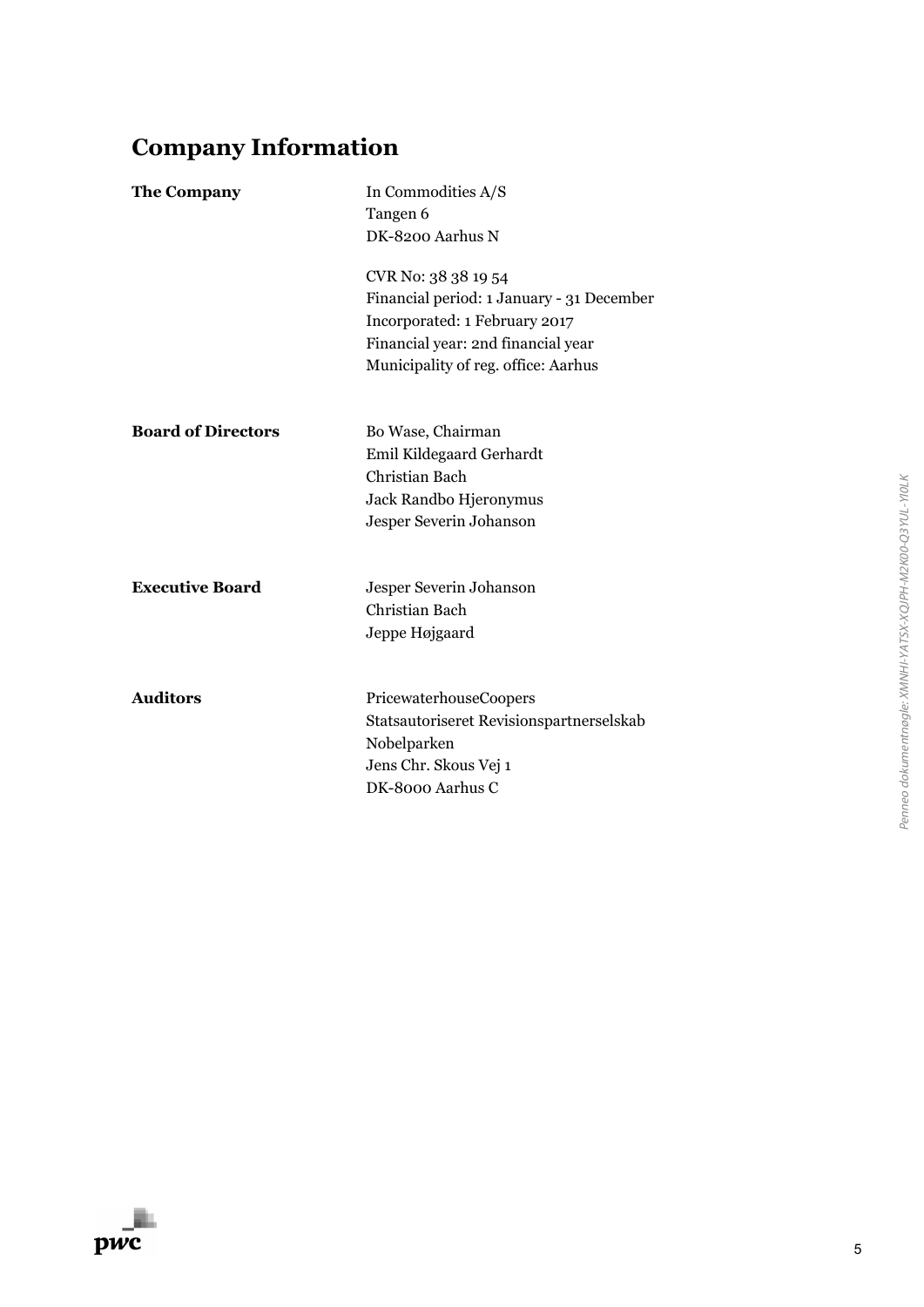# **Management's Review**

#### **Key activities**

The Company is engaged in power and gas trading up to and including front year.

#### **Development in the year**

The income statement of the Company for 2018 shows a profit of EUR 6,171,471, and at 31 December 2018 the balance sheet of the Company shows equity of EUR 10,451,280.

#### **The past year and follow-up on development expectations from last year**

The result for 2018 meets the expectations.

#### **Targets and expectations for the year ahead**

The Management expects a higher result in 2019.

#### **Uncertainty relating to recognition and measurement**

Recognition and measurement in the Annual Report have not been subject to any significant uncertainty.

#### **Subsequent events**

No events materially affecting the assessment of the Annual Report have occurred after the balance sheet date.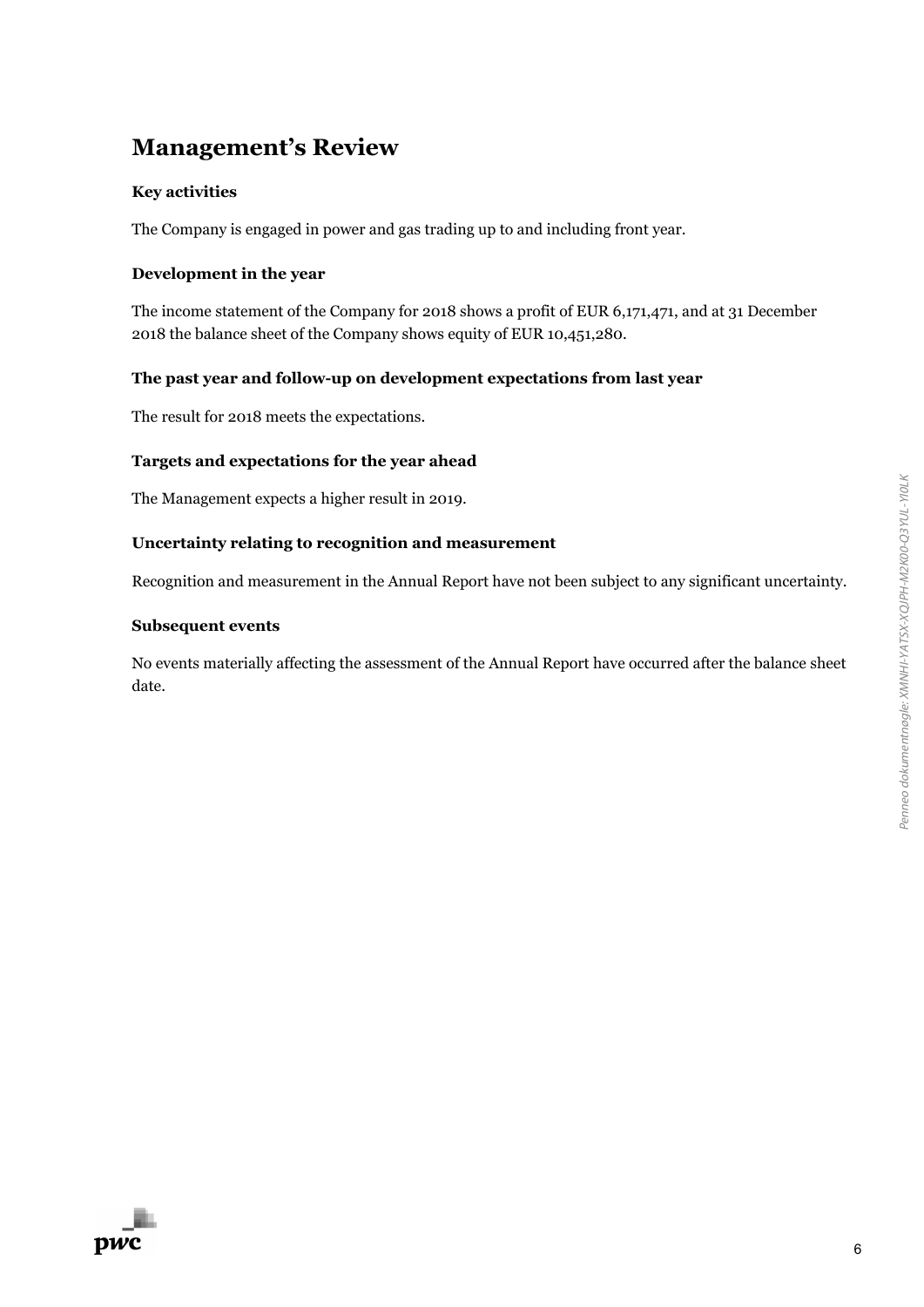### **Income Statement 1 January - 31 December**

|                                                  | Note           | 2018         | 2017       |
|--------------------------------------------------|----------------|--------------|------------|
|                                                  |                | <b>EUR</b>   | <b>EUR</b> |
| <b>Gross profit/loss</b>                         |                | 11,063,736   | 1,805,278  |
| Staff expenses                                   | 1              | $-2,890,219$ | $-241,473$ |
| Profit/loss before financial income and expenses |                | 8,173,517    | 1,563,805  |
| Financial income                                 |                | 269,879      | 22,041     |
| Financial expenses                               |                | -528,073     | $-89,313$  |
| Profit/loss before tax                           |                | 7,915,323    | 1,496,533  |
| Tax on profit/loss for the year                  | $\overline{2}$ | $-1,743,852$ | $-330,594$ |
| Net profit/loss for the year                     |                | 6,171,471    | 1,165,939  |
|                                                  |                |              |            |

## **Distribution of profit**

#### **Proposed distribution of profit**

| Retained earnings | 6.171.471 | 1,165,939 |
|-------------------|-----------|-----------|
|                   | 6,171,471 | 1,165,939 |

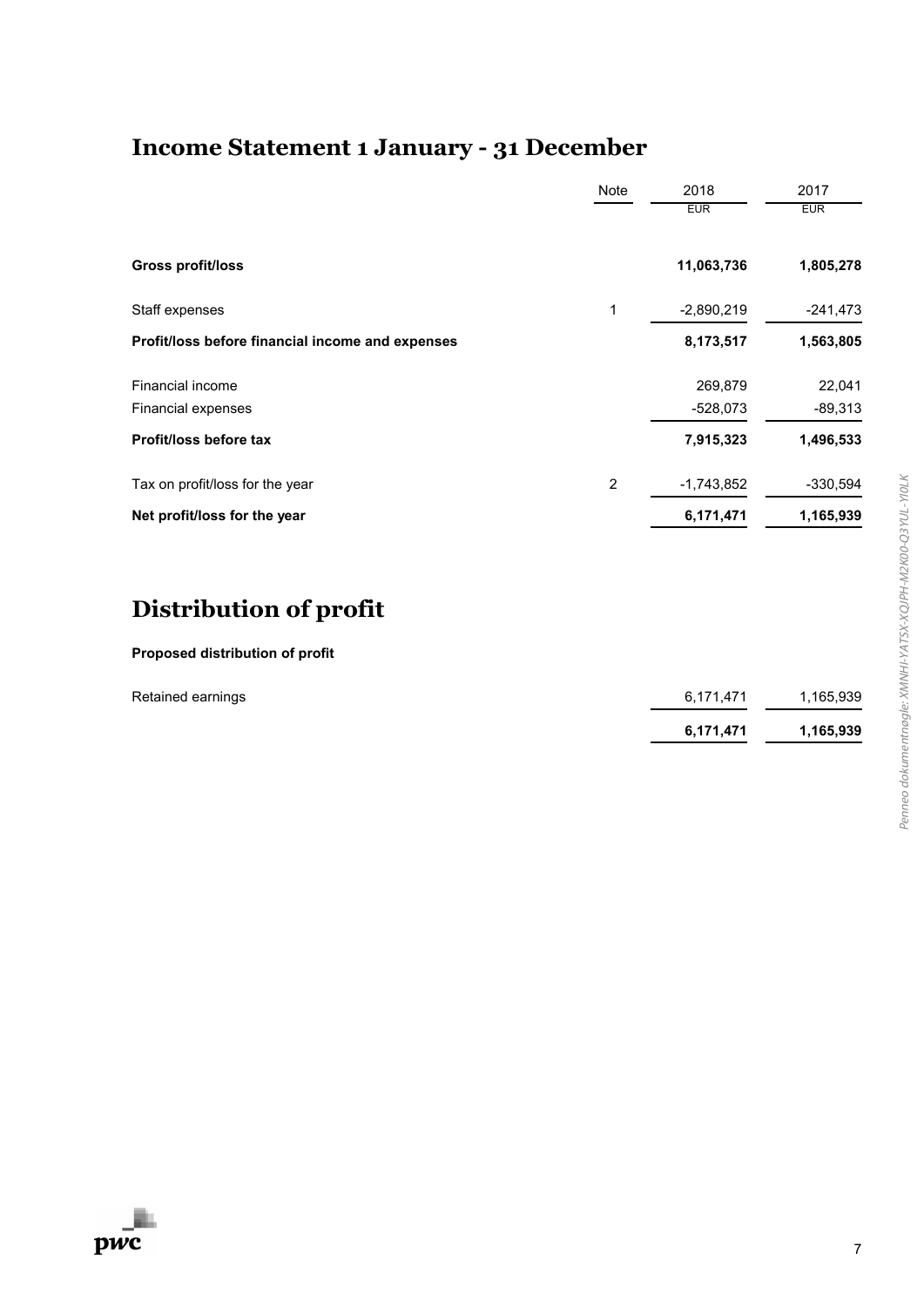# **Balance Sheet 31 December**

### **Assets**

|                                    | Note | 2018       | 2017       |
|------------------------------------|------|------------|------------|
|                                    |      | <b>EUR</b> | <b>EUR</b> |
| Deposits                           |      | 47,600     | 39,226     |
| <b>Fixed asset investments</b>     |      | 47,600     | 39,226     |
| <b>Fixed assets</b>                |      | 47,600     | 39,226     |
| <b>Inventories</b>                 |      | 8,340,336  | 579,170    |
| Trade receivables                  |      | 11,231,400 | 1,580,408  |
| Receivables from group enterprises |      | 383        | 0          |
| Other receivables                  |      | 6,876,268  | 4,070,109  |
| Prepayments                        |      | 42,228     | 43,773     |
| <b>Receivables</b>                 |      | 18,150,279 | 5,694,290  |
| Cash at bank and in hand           |      | 6,182,484  | 1,097,350  |
| <b>Currents assets</b>             |      | 32,673,099 | 7,370,810  |
| <b>Assets</b>                      |      | 32,720,699 | 7,410,036  |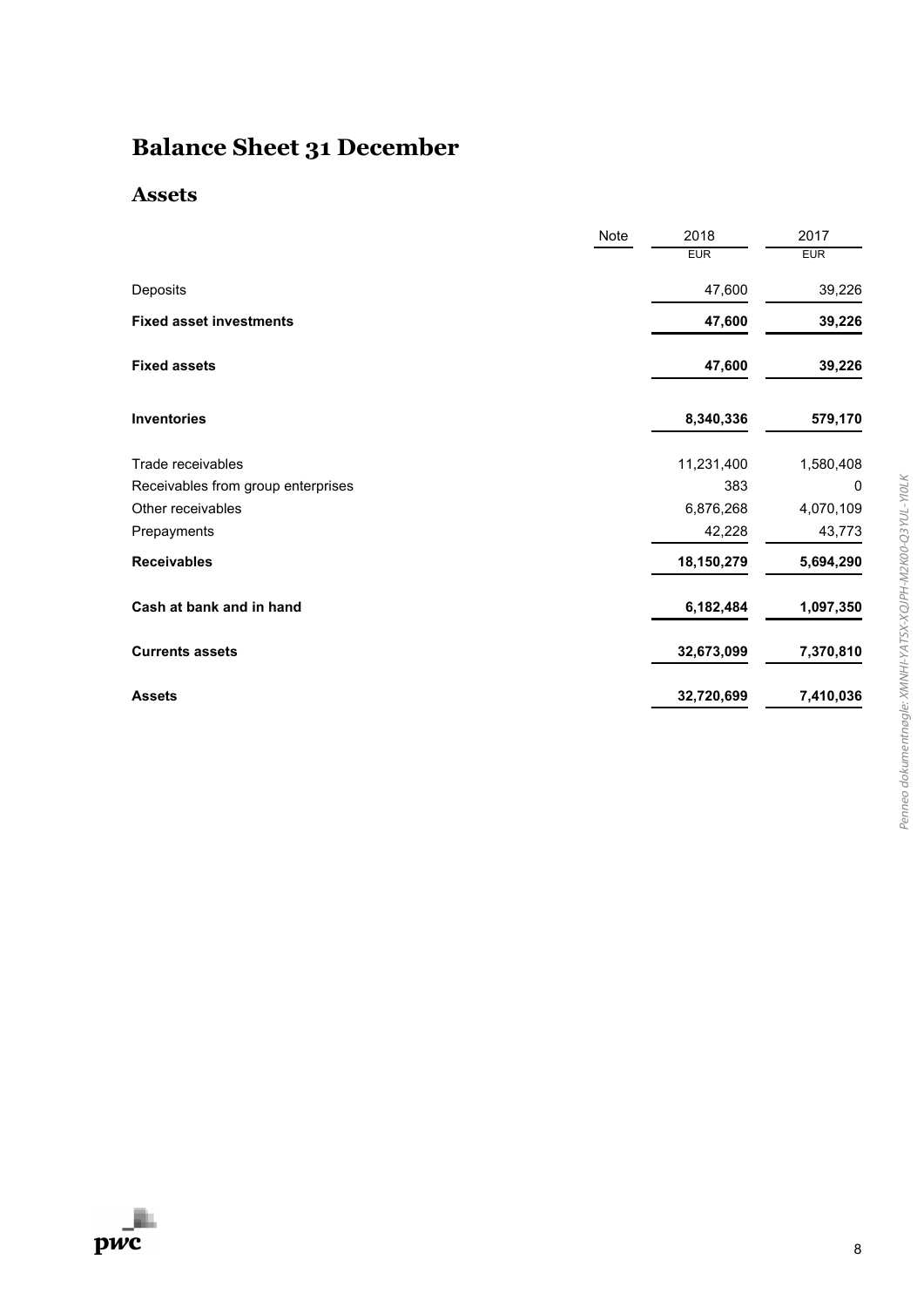# **Balance Sheet 31 December**

## **Liabilities and equity**

|                                                                | Note | 2018       | 2017       |
|----------------------------------------------------------------|------|------------|------------|
|                                                                |      | <b>EUR</b> | <b>EUR</b> |
| Share capital                                                  |      | 3,113,870  | 3,113,870  |
| Retained earnings                                              |      | 7,337,410  | 1,165,939  |
| <b>Equity</b>                                                  | 3    | 10,451,280 | 4,279,809  |
| Credit institutions                                            |      | 11,113,962 | 1,314,754  |
| Trade payables                                                 |      | 5,838,425  | 190,498    |
| Corporation tax                                                |      | 1,743,852  | 330,440    |
| Payables to group enterprises relating to corporation tax      |      | 0          | 154        |
| Other payables                                                 |      | 3,573,180  | 1,294,381  |
| Short-term debt                                                |      | 22,269,419 | 3,130,227  |
| <b>Debt</b>                                                    |      | 22,269,419 | 3,130,227  |
| <b>Liabilities and equity</b>                                  |      | 32,720,699 | 7,410,036  |
| Contingent assets, liabilities and other financial obligations | 5    |            |            |
| <b>Accounting Policies</b>                                     | 6    |            |            |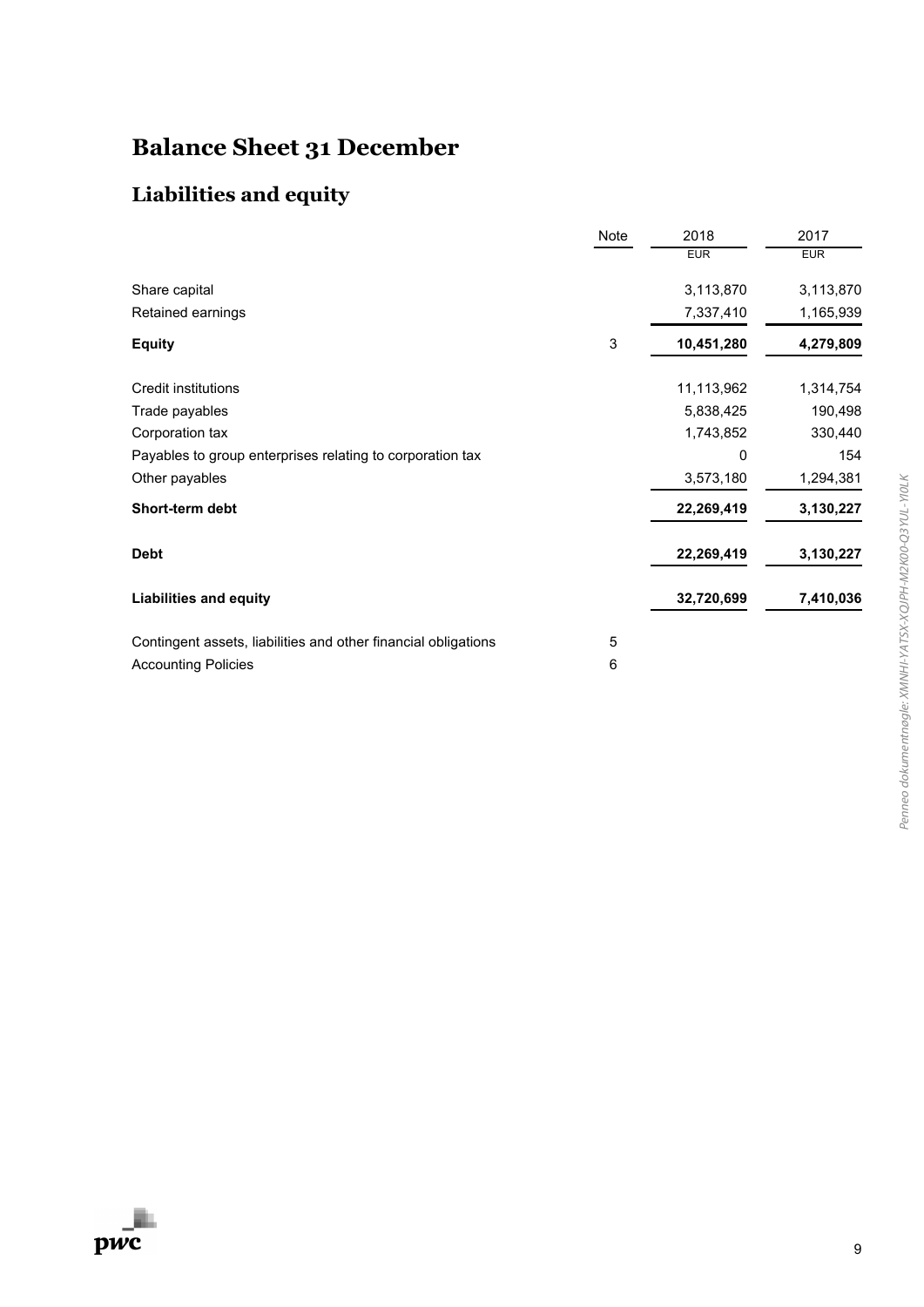|                                | 2018       | 2017       |
|--------------------------------|------------|------------|
| <b>Staff expenses</b><br>1     | <b>EUR</b> | <b>EUR</b> |
| Wages and salaries             | 2,757,747  | 221,082    |
| Pensions                       | 81,896     | 11,832     |
| Other social security expenses | 9,296      | 3,199      |
| Other staff expenses           | 41,280     | 5,360      |
|                                | 2,890,219  | 241,473    |
| Average number of employees    | 18         | 4          |

#### **2 Tax on profit/loss for the year**

| Current tax for the year | 1.743.852 | 330,594 |
|--------------------------|-----------|---------|
|                          | 1,743,852 | 330,594 |

#### **3 Equity**

|                              |               | Retained   |            |
|------------------------------|---------------|------------|------------|
|                              | Share capital | earnings   | Total      |
|                              | <b>EUR</b>    | <b>EUR</b> | <b>EUR</b> |
| Equity at 1 January          | 3,113,870     | 1,165,939  | 4,279,809  |
| Net profit/loss for the year | 0             | 6.171.471  | 6,171,471  |
| <b>Equity at 31 December</b> | 3,113,870     | 7,337,410  | 10,451,280 |

#### **4 Derivative financial instruments**

Derivative financial instrument contracts in the form of options and futures have been concluded. At the balance sheet date, the fair value of derivative financial instruments does not differ significantly from the costs of the contracts.

The contracts consist of the transmission rights to transfer power and gas between two areas as well as futures on delivery of power and gas in a specific area. The contracts have a term of 1-12 months and are traded on regulated European markets. Under the contracts, a compensation from the facilitator is received either on a daily or monthly basis in order to settle the contracts. The Company expects no losses on the contracts. At the balance sheet date, the fair value of the impairments amounts to EUR 0.

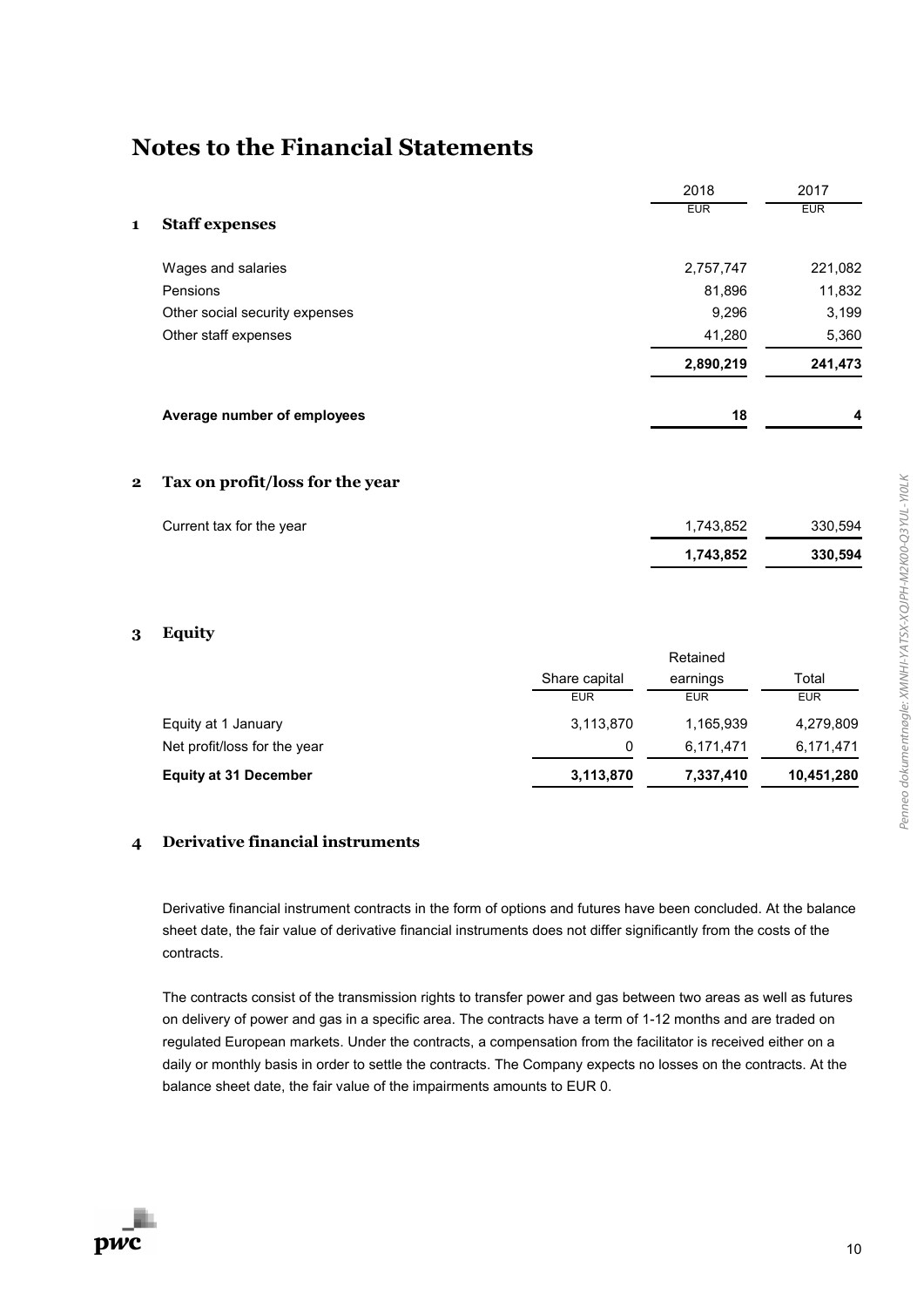|   |                                                                                                                           | 2018              | 2017         |
|---|---------------------------------------------------------------------------------------------------------------------------|-------------------|--------------|
| 5 | Contingent assets, liabilities and other financial obligations                                                            | <b>EUR</b>        | <b>EUR</b>   |
|   | <b>Charges and security</b>                                                                                               |                   |              |
|   | The following assets have been placed as security with bankers:                                                           |                   |              |
|   | Liquid funds of                                                                                                           | 4,519,829         | 0            |
|   | The following assets have been placed as security with counterparties:<br>Liquid funds of                                 | 455,000           | 120,000      |
|   | <b>Rental and lease obligations</b>                                                                                       |                   |              |
|   | Lease obligations, up to 35 months left at 31 December 2018<br>Rent commitments, up to 52 months left at 31 December 2018 | 58,885<br>732,000 | 0<br>370,000 |
|   | <b>Guarantee obligations</b>                                                                                              |                   |              |
|   | The Company has placed payment guarantees to counterparties of                                                            | 1,273,000         | 270,000      |

#### **Other contingent liabilities**

The Company has issued a pledge ban on the Company's assets as security with a credit institution.

The group companies are jointly and severally liable for tax on the jointly taxed incomes etc of the Group. The total amount of corporation tax payable is disclosed in the Annual Report of Incomas Holding ApS, which is the management company of the joint taxation purposes. Moreover, the group companies are jointly and severally liable for Danish withholding taxes by way of dividend tax, tax on royalty payments and tax on unearned income. Any subsequent adjustments of corporation taxes and withholding taxes may increase the Company's liability.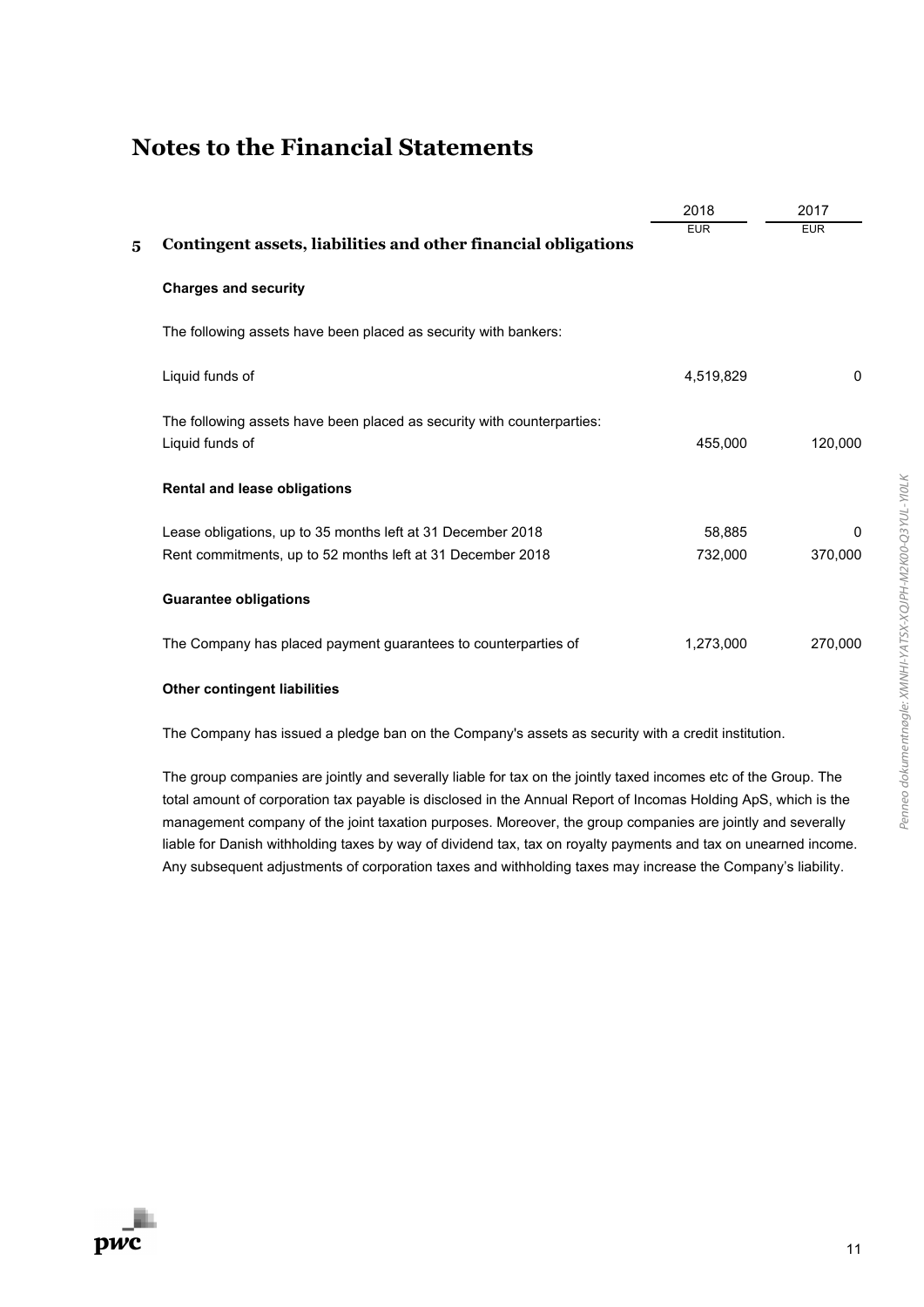#### **6 Accounting Policies**

The Annual Report of In Commodities A/S for 2018 has been prepared in accordance with the provisions of the Danish Financial Statements Act applying to enterprises of reporting class B as well as selected rules applying to reporting class C.

The accounting policies applied remain unchanged from last year.

The Financial Statements for 2018 are presented in EUR.

#### **Recognition and measurement**

Revenues are recognised in the income statement as earned. Furthermore, value adjustments of financial assets and liabilities measured at fair value or amortised cost are recognised. Moreover, all expenses incurred to achieve the earnings for the year are recognised in the income statement, including depreciation, amortisation, impairment losses and provisions as well as reversals due to changed accounting estimates of amounts that have previously been recognised in the income statement.

Assets are recognised in the balance sheet when it is probable that future economic benefits attributable to the asset will flow to the Company, and the value of the asset can be measured reliably.

Liabilities are recognised in the balance sheet when it is probable that future economic benefits will flow out of the Company, and the value of the liability can be measured reliably.

Assets and liabilities are initially measured at cost. Subsequently, assets and liabilities are measured as described for each item below.

#### **Leases**

All leases are considered operating leases. Payments made under operating leases are recognised in the income statement on a straight-line basis over the lease term.

#### **Translation policies**

Euro is used as the presentation currency. All other currencies are regarded as foreign currencies.

Transactions in foreign currencies are translated at the exchange rates at the dates of transaction. Exchange differences arising due to differences between the transaction date rates and the rates at the dates of payment are recognised in financial income and expenses in the income statement.

Receivables, payables and other monetary items in foreign currencies that have not been settled at the balance sheet date are translated at the exchange rates at the balance sheet date. Any differences between the exchange rates at the balance sheet date and the rates at the time when the receivable or the debt arose are recognised in financial income and expenses in the income statement.

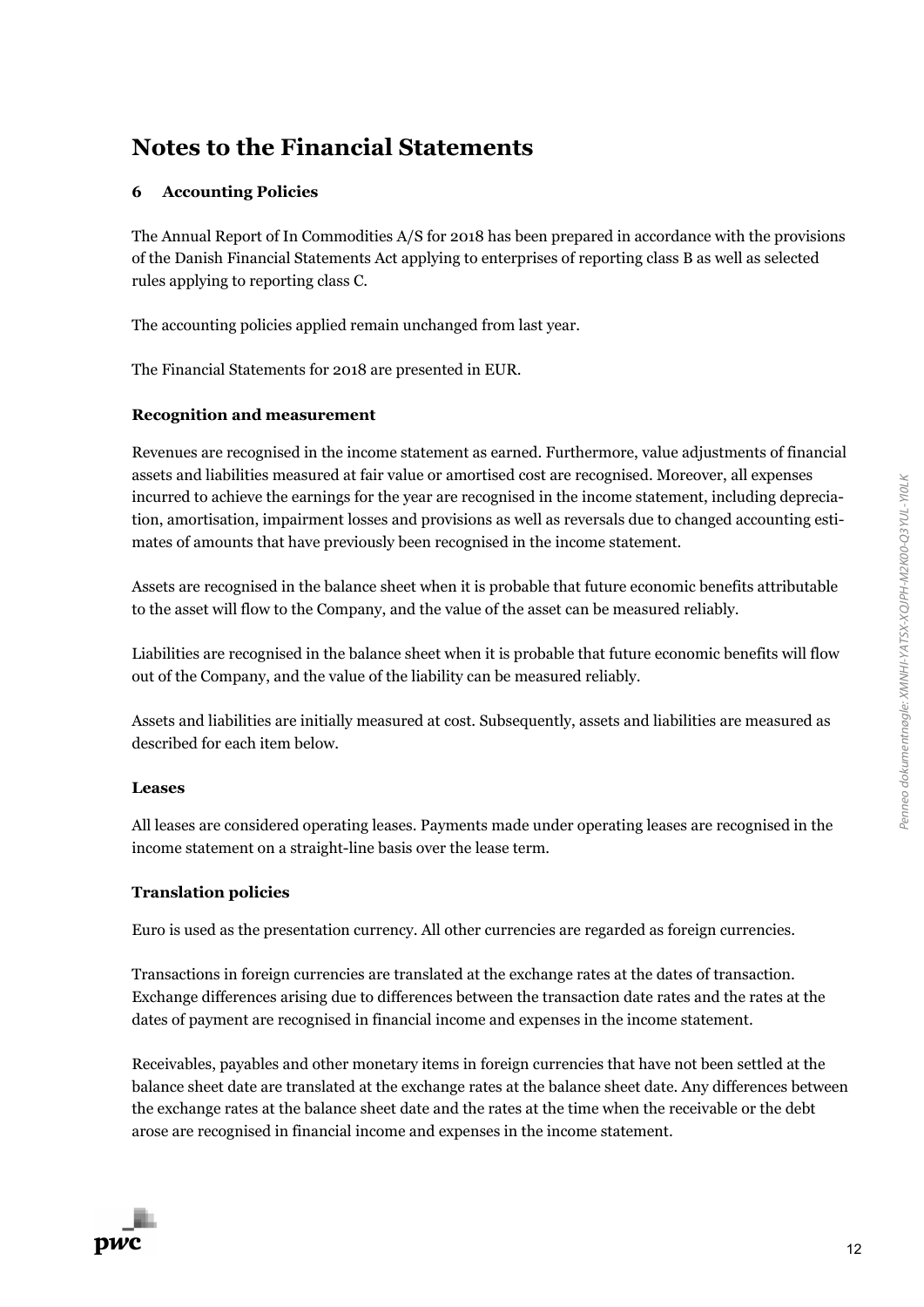#### **6 Accounting Policies** (continued)

Fixed assets acquired in foreign currencies are measured at the transaction date rates.

#### **Derivative financial instruments**

Derivative financial instruments are initially recognised in the balance sheet at cost and are subsequently remeasured at their fair values. Positive and negative fair values of derivative financial instruments are classified as "Other receivables" and "Other payables", respectively.

Changes in the fair values of derivative financial instruments are recognised in the income statement unless the derivative financial instrument is designated and qualify as hedge accounting.

### **Income Statement**

#### **Revenue**

Revenue from the sale of goods is recognised when the risks and rewards relating to the goods sold have been transferred to the purchaser, the revenue can be measured reliably and it is probable that the economic benefits relating to the sale will flow to the Company.

Revenue is measured at the consideration received and is recognised exclusive of VAT and net of discounts relating to sales.

#### **Direct expenses**

Direct expenses comprise trading fees and other direct expenses consumed to achieve revenue for the year.

#### **Other external expenses**

Other external expenses comprise expenses for premises, sales and distribution as well as office expenses, etc.

#### **Gross profit/loss**

With reference to section 32 of the Danish Financial Statements Act, gross profit/loss is calculated as a summary of revenue, direct expenses and other external expenses.

#### **Staff expenses**

Staff expenses comprise wages and salaries as well as payroll expenses.

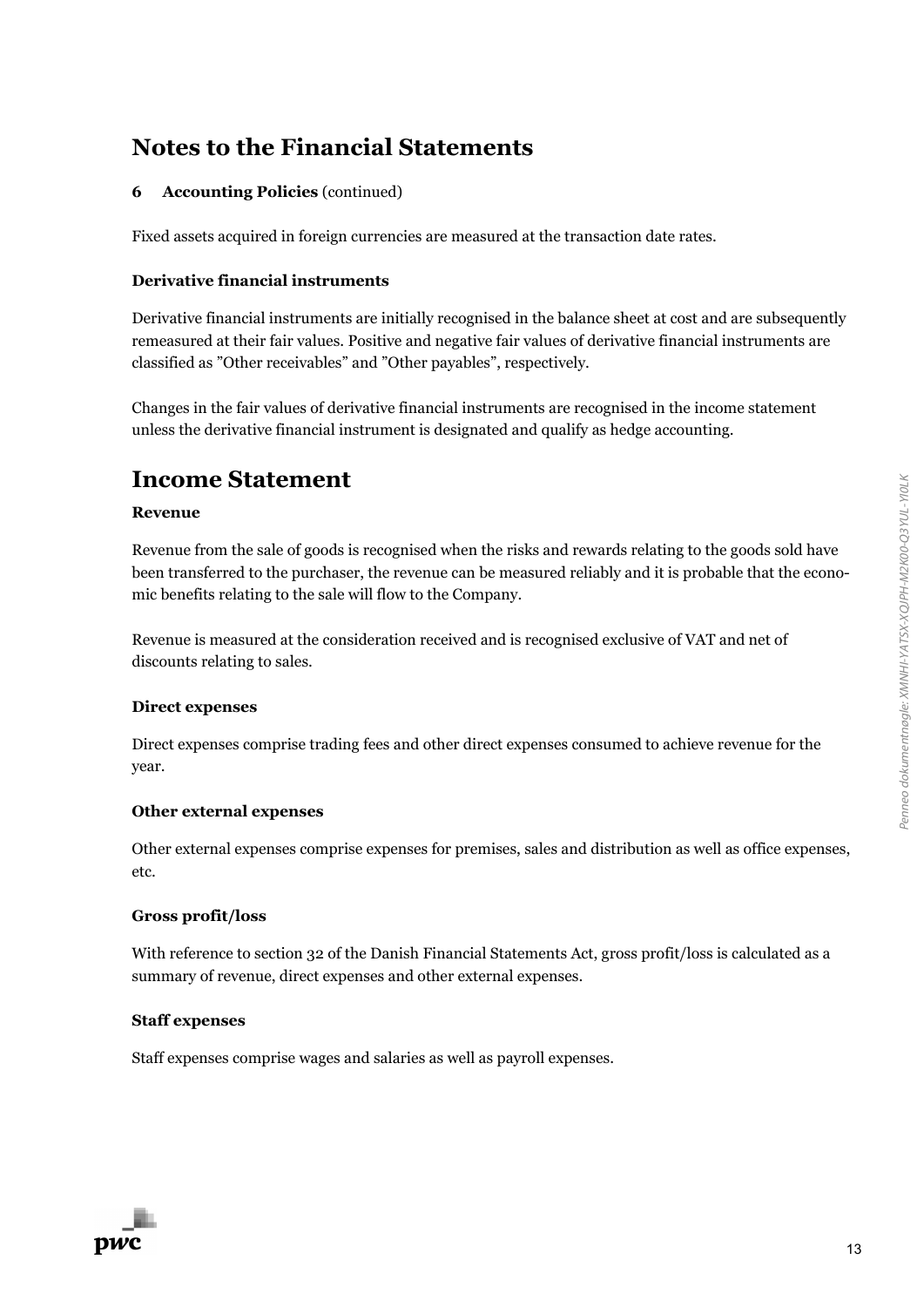#### **6 Accounting Policies** (continued)

#### **Financial income and expenses**

Financial income and expenses are recognised in the income statement at the amounts relating to the financial year.

#### **Tax on profit/loss for the year**

Tax for the year consists of current tax for the year and changes in deferred tax for the year. The tax attributable to the profit for the year is recognised in the income statement, whereas the tax attributable to equity transactions is recognised directly in equity.

The Company is jointly taxed with Incomas Holding ApS. The tax effect of the joint taxation is allocated to enterprises in proportion to their taxable incomes.

### **Balance Sheet**

#### **Fixed asset investments**

Fixed asset investments consist of deposits from leasehold.

#### **Inventories**

Inventories are measured at the lower of cost under the FIFO method and net realisable value.

The net realisable value of inventories is calculated at the amount expected to be generated by sale of the inventories in the process of normal operations with deduction of selling expenses. The net realisable value is determined allowing for marketability, obsolescence and development in expected selling price.

Inventories consist of transmission rights to capacities which are treaded as goods for resale.

#### **Receivables**

Receivables are measured in the balance sheet at the lower of amortised cost and net realisable value, which corresponds to nominal value less provisions for bad debts. Provisions for bad debts are determined on the basis of an individual assessment of each receivable, and in respect of trade receivables, a general provision is also made based on the Company's experience from previous years.

#### **Prepayments**

Prepayments comprise prepaid expenses concerning rent, insurance premiums, subscriptions and interest.

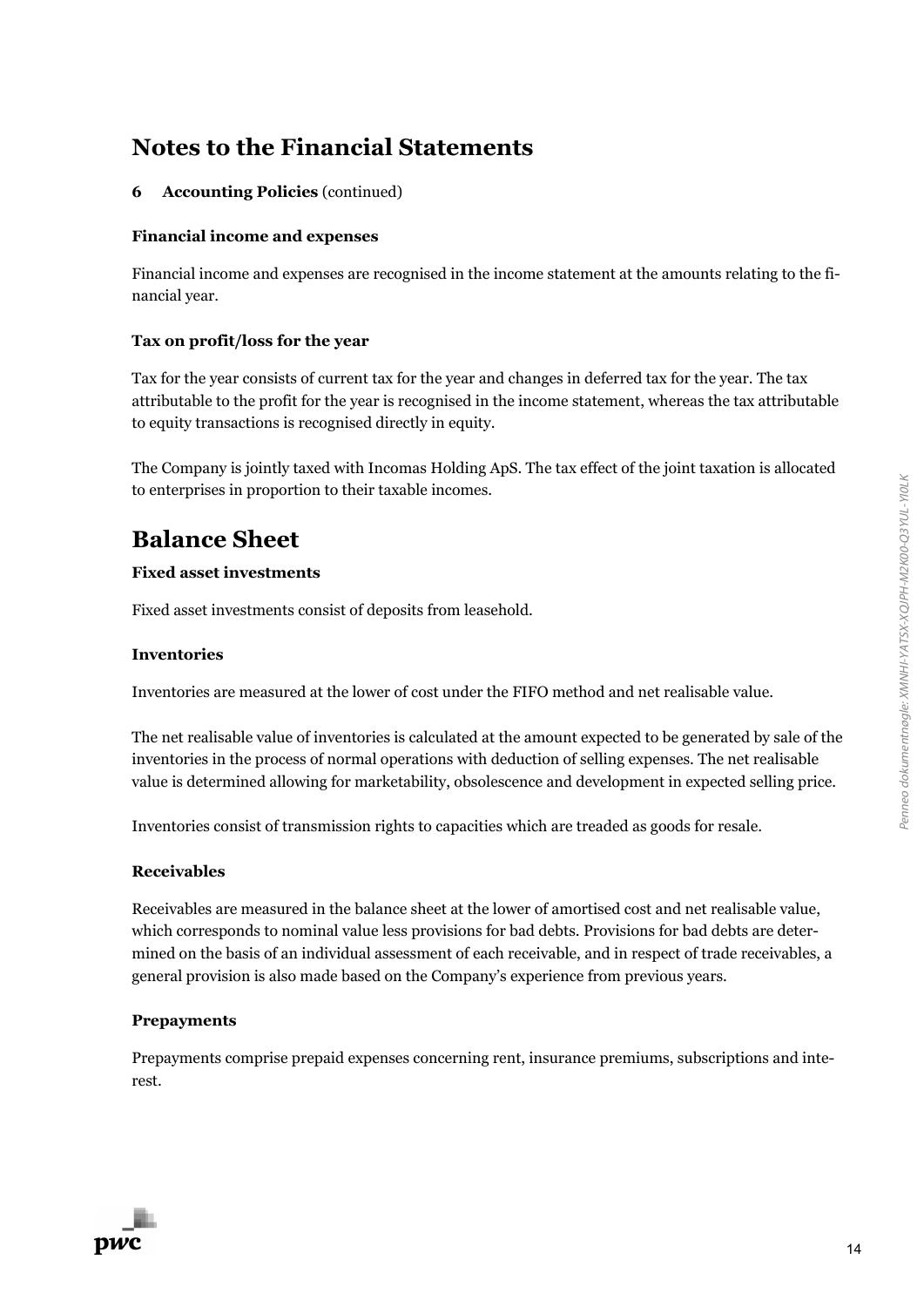#### **6 Accounting Policies** (continued)

#### **Deferred tax assets and liabilities**

Deferred income tax is measured using the balance sheet liability method in respect of temporary differences arising between the tax bases of assets and liabilities and their carrying amounts for financial reporting purposes on the basis of the intended use of the asset and settlement of the liability, respectively.

Deferred tax assets are measured at the value at which the asset is expected to be realised, either by elimination in tax on future earnings or by set-off against deferred tax liabilities within the same legal tax entity.

Deferred tax is measured on the basis of the tax rules and tax rates that will be effective under the legislation at the balance sheet date when the deferred tax is expected to crystallise as current tax. Any changes in deferred tax due to changes to tax rates are recognised in the income statement or in equity if the deferred tax relates to items recognised in equity.

#### **Current tax receivables and liabilities**

Current tax liabilities and receivables are recognised in the balance sheet as the expected taxable income for the year adjusted for tax on taxable incomes for prior years and tax paid on account. Extra payments and repayment under the on-account taxation scheme are recognised in the income statement in financial income and expenses.

#### **Financial debts**

Loans, such as loans from credit institutions, are recognised initially at the proceeds received net of transaction expenses incurred. Subsequently, the loans are measured at amortised cost; the difference between the proceeds and the nominal value is recognised as an interest expense in the income statement over the loan period.

Other debts are measured at amortised cost, substantially corresponding to nominal value.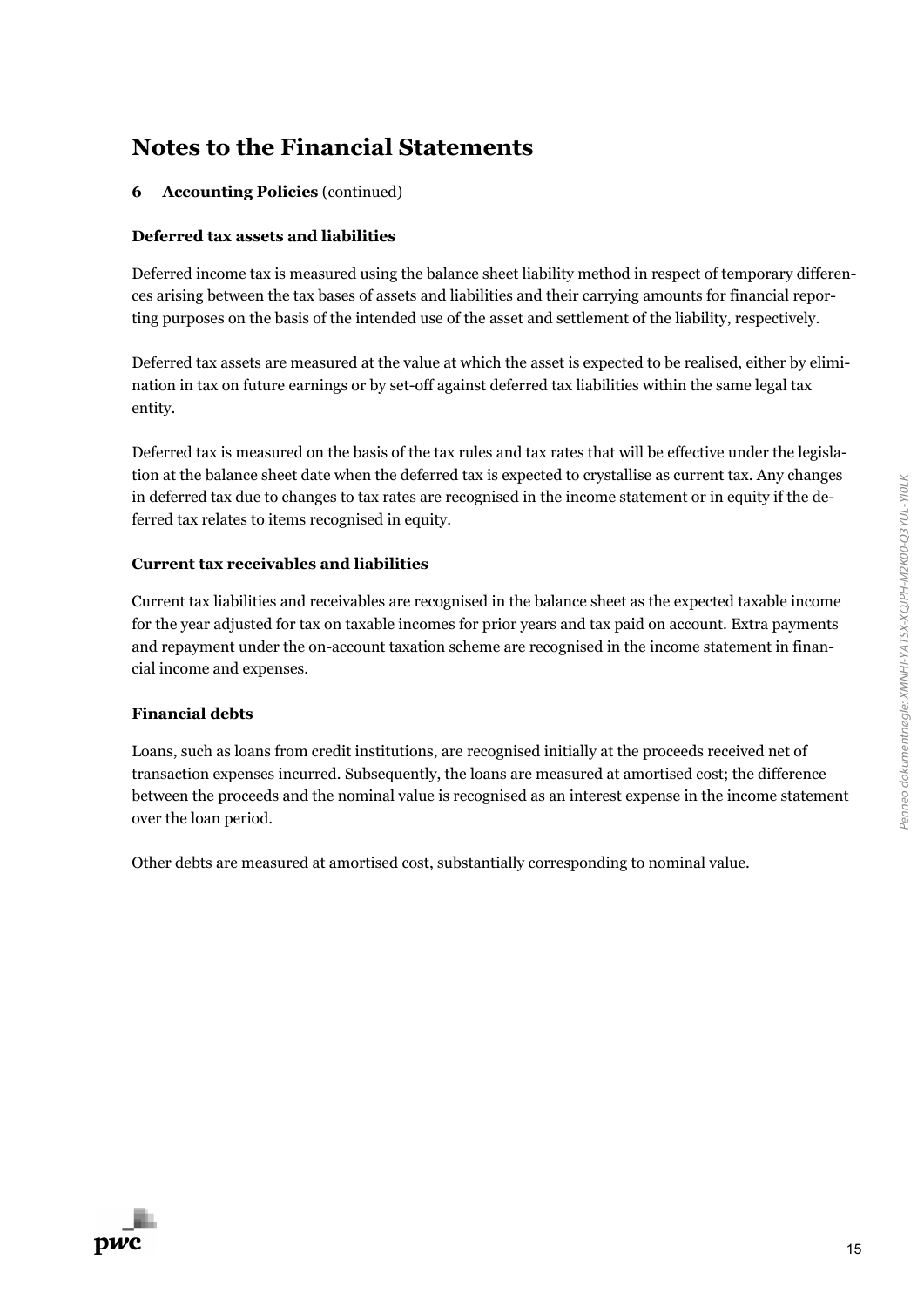# **PENN30**

*Underskrifterne i dette dokument er juridisk bindende. Dokumentet er underskrevet via Penneo™ sikker digital underskrift*. Underskrivernes identiteter er blevet registereret, og informationerne er listet herunder.

"Med min underskrift bekræfter jeg indholdet og alle datoer i dette dokument."

| <b>Christian Bach</b><br><b>Direktør</b><br>På vegne af: In Commodities A/S<br>Serienummer: PID:9208-2002-2-383417704390<br>IP: 217.63.xxxxx<br>2019-02-22 04:20:32Z                 | NEM ID                        | <b>Christian Bach</b><br>Bestyrelsesmedlem<br>På vegne af: In Commodities A/S<br>Serienummer: PID:9208-2002-2-383417704390<br>IP: 217.63.xxxxx<br>2019-02-22 04:20:32Z     | $\blacksquare$ OI M3N |
|--------------------------------------------------------------------------------------------------------------------------------------------------------------------------------------|-------------------------------|----------------------------------------------------------------------------------------------------------------------------------------------------------------------------|-----------------------|
| <b>Bo Wase</b><br>Bestyrelsesformand<br>På vegne af: In Commodities A/S<br>Serienummer: PID:9208-2002-2-720086666898<br>IP: 85.191.xxx.xxx<br>2019-02-22 05:16:58Z                   | NEM ID                        | Jeppe Højgaard<br><b>Direktør</b><br>På vegne af: In Commodities A/S<br>Serienummer: PID:9208-2002-2-225862813915<br>IP: 217.63.xxx.xxx<br>2019-02-22 06:15:13Z            | NEM ID C              |
| Jesper Severin Johanson<br><b>Direktør</b><br>På vegne af: In Commodities A/S<br>Serienummer: PID:9208-2002-2-232533262558<br>IP: 217.63.xxx.xxx<br>2019-02-22 09:23:08Z             | $\blacksquare$ OI M3 <i>N</i> | Jesper Severin Johanson<br>Bestyrelsesmedlem<br>På vegne af: In Commodities A/S<br>Serienummer: PID:9208-2002-2-232533262558<br>IP: 217.63.xxx.xxx<br>2019-02-22 09:23:08Z | NEM ID C              |
| <b>Emil Kildegaard Gerhardt</b><br>Bestyrelsesmedlem<br>På vegne af: In Commodities A/S<br>Serienummer: PID:9208-2002-2-054735147791<br>IP: 91.144. xxx. xxx<br>2019-02-22 09:39:44Z | NSM ID                        | Jack Randbo Hjeronymus<br>Bestyrelsesmedlem<br>På vegne af: In Commodities A/S<br>Serienummer: PID:9208-2002-2-685107216461<br>IP: 85.191.xxx.xxx<br>2019-02-22 13:46:28Z  | NEM ID                |

Dette dokument er underskrevet digitalt via **Penneo.com**. Signeringsbeviserne i dokumentet er sikret og valideret ved anvendelse af den matematiske hashværdi af det originale dokument. Dokumentet er låst for ændringer og tidsstemplet med et certifikat fra en betroet tredjepart. Alle kryptografiske signeringsbeviser er indlejret i denne PDF, i tilfælde af de skal anvendes til validering i fremtiden.

#### **Sådan kan du sikre, at dokumentet er originalt**

Dette dokument er beskyttet med et Adobe CDS certifikat. Når du åbner dokumentet

i Adobe Reader, kan du se, at dokumentet er certificeret af **Penneo e-signature ser vice <penneo@penneo.com>**. Dette er din garanti for, at indholdet af dokumentet er uændret.

Du har mulighed for at efterprøve de kryptografiske signeringsbeviser indle jret i dokumentet ved at anvende Penneos validator på følgende websted: **https://penneo.com/validate**